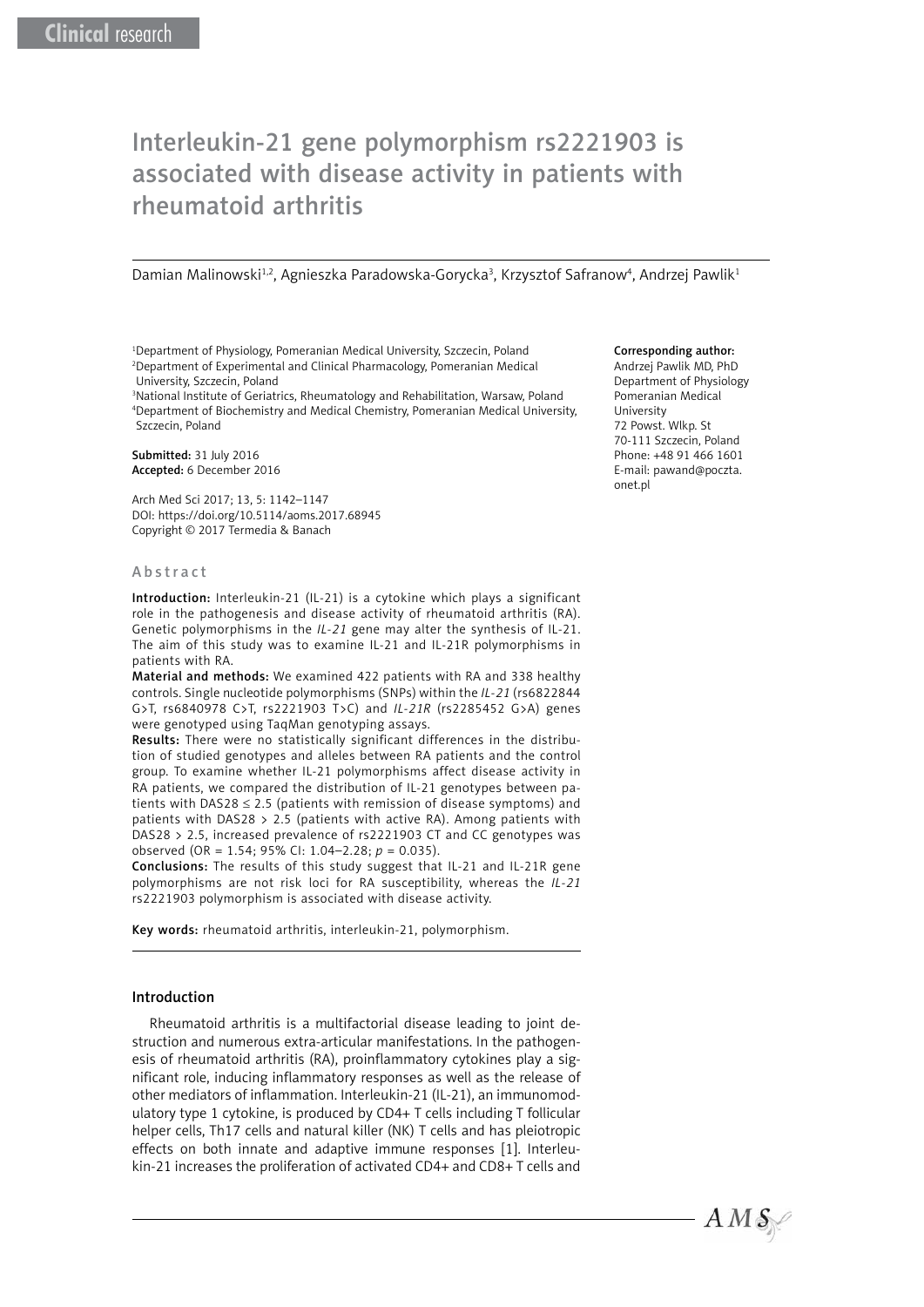inhibits the differentiation of inducible regulatory T cells [2, 3]. Moreover, IL-21 can directly act on B cells, leading to activation of the immune response. Thus, the effect of IL-21 on B cells may contribute to the development of autoimmune diseases [4, 5]. Numerous studies suggest that IL-21 is a cytokine playing an important role in RA pathogenesis and in the development and maintenance of inflammatory status in joints and tissues in RA patients [6, 7]. Previous studies have revealed increased levels of IL-21 in RA patients, which correlated with disease activity parameters [8].

It has been shown that the expression of IL-21 and IL-21R may be modulated by the genetic polymorphisms in genes coding IL-21 and IL-21R [9, 10]. Genetic polymorphisms have been studied in various diseases, as factors associated with increased disease risk [11–14]. The aim of this study was to examine IL-21 and IL-21R polymorphisms in patients with RA compared with control subjects.

## Material and methods

# Subjects

We examined 422 patients (340 female, 82 male, mean age: 57.5 ±12.5 years) with rheumatoid arthritis diagnosed according to the criteria of the American College of Rheumatology/European League against Rheumatism [15]. Consenting RA patients treated between 2010 and 2013 in the Department of Rheumatology, County Hospital in Szczecin, Poland were enrolled in the study. All subjects were Caucasian, from the Pomeranian region of Poland. The patients were treated with low doses of methotrexate and glucocorticosteroids.

Disease activity was determined on the basis of the DAS28 score. Those patients with DAS28 ≤ 2.5 were classified as subjects in remission of disease symptoms, while those with DAS28 > 2.5 were classified as subjects with an active form of RA [16, 17].

The control group was selected randomly from the population of the Pomeranian region of Poland and consisted of 338 healthy Caucasian subjects (261 female, 77 male) without autoimmunological diseases (mean age: 60.6 ±15.4 years). The study was approved by the ethics committee in Pomeranian Medical University, Szczecin, Poland, and written informed consent was obtained from all subjects.

# Genotyping

DNA was extracted from 200 ul whole blood samples using a GeneMATRIX Quick Blood DNA Purification Kit (EURx, Poland). SNPs within *IL-21* (rs6822844 G>T, rs6840978 C>T, rs2221903 T>C) and *IL-21R* (rs2285452 G>A) genes were genotyped using pre-validated TaqMan genotyping assays (Life Technologies, USA). Fluorescence data were captured using a 7500 Fast Real-Time PCR System (Applied Biosystems, USA).

# Statistical analysis

Chi-square  $(\chi^2)$  and Fisher's exact tests were used to compare genotype and allele frequencies between the study groups.  $P < 0.05$  was considered statistically significant. The age at onset was compared between genotypes using the Kruskal-Wallis test.

# Results

Clinical and demographic data of patients and the control group are shown in Table I. The distributions of studied genotypes were in Hardy-Weinberg equilibrium and are shown in Table II. As shown in Table II, there were no statistically significant differences in the distribution of studied genotypes and alleles between RA patients and the control group.

To examine whether IL-21 polymorphisms affect disease activity in RA patients, we compared the distribution of IL-21 genotypes between patients with DAS28  $\leq$  2.5 (patients with remission of disease symptoms) and patients with DAS28 > 2.5 (patients with active RA). Among patients with DAS28  $> 2.5$ , the prevalence of rs2221903 CT and CC genotypes was revealed (OR =  $1.54$ ; 95% CI: 1.04–2.28; *p* = 0.035) (Table III).

Additionally, we examined the associations between the studied polymorphisms and clinical pa-

Table I. Clinical and demographic parameters of patients with rheumatoid arthritis (RA) and control group

| Parameter                                               | RA             | Control<br>group                    |
|---------------------------------------------------------|----------------|-------------------------------------|
| N                                                       | 422            | 338                                 |
| Sex (F/M)                                               | 340/82         | 261/77                              |
| Age [years]<br>Mean ± SD                                |                | $57.47 \pm 12.45$ 60.62 $\pm 15.35$ |
| Disease duration<br>$Mean \pm SD$                       | $10.07 + 8.32$ |                                     |
| Age at disease onset $47.40 \pm 13.22$<br>$Mean \pm SD$ |                |                                     |
| Rheumatoid factor<br>(positive)                         | 75.36%         |                                     |
| Erosive RA                                              | 80.09%         |                                     |
| Extra-articular<br>manifestations                       | 17.06%         |                                     |
| DAS <sub>28</sub>                                       | $3.45 + 2.39$  |                                     |

*N – number of patients, F – number of females, M – number of males.*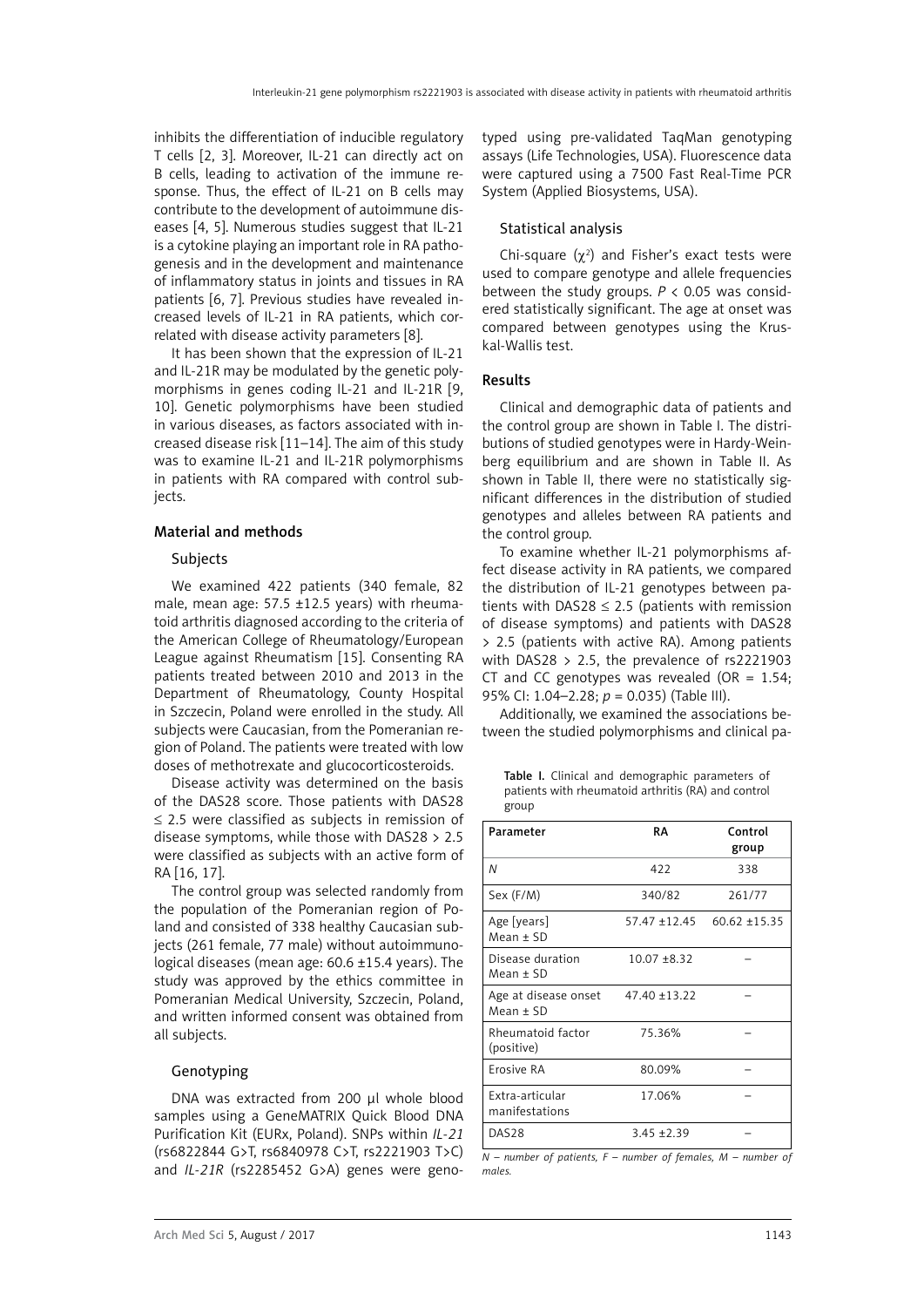Damian Malinowski, Agnieszka Paradowska-Gorycka, Krzysztof Safranow, Andrzej Pawlik

| Variable                   | RA patients |       | Control group |       | P-value <sup>a</sup> |                    | $P$ -value $\Phi$ | OR (95% CI)         |  |
|----------------------------|-------------|-------|---------------|-------|----------------------|--------------------|-------------------|---------------------|--|
|                            | n           | $\%$  | n             | %     |                      |                    |                   |                     |  |
| IL-21 rs2221903 genotype:  |             |       |               |       |                      |                    |                   |                     |  |
| TT                         | 174         | 41.23 | 151           | 44.67 |                      | $CC + CT$ vs. $TT$ | 0.38              | $1.15(0.86 - 1.54)$ |  |
| CT                         | 193         | 45.74 | 148           | 43.79 | 0.60                 | $CC vs. CT + TT$   |                   | $1.15(0.74 - 1.78)$ |  |
| CC                         | 55          | 13.03 | 39            | 11.54 |                      | CC vs. TT          | 0.41              | $1.22(0.77-1.95)$   |  |
|                            |             |       |               |       |                      | CT vs. TT          | 0.81              | $1.13(0.83 - 1.54)$ |  |
|                            |             |       |               |       |                      | CC vs. CT          | 0.44              | $1.08(0.68 - 1.72)$ |  |
| IL-21 rs2221903 allele:    |             |       |               |       |                      |                    |                   |                     |  |
| T                          | 541         | 64.10 | 450           | 66.57 |                      |                    |                   |                     |  |
| C                          | 303         | 35.90 | 226           | 33.43 |                      | C vs. T            | 0.30              | $1.12(0.90-1.38)$   |  |
| IL-21 rs6822844 genotype:  |             |       |               |       |                      |                    |                   |                     |  |
| GG                         | 313         | 74.17 | 255           | 75.45 |                      | $TT + GT$ vs. $GG$ | 0.74              | $1.07(0.77 - 1.49)$ |  |
| GT                         | 103         | 24.41 | 79            | 23.37 | 0.90                 | $TT$ vs. $GT + GG$ | 1.00              | $1.20(0.34 - 4.30)$ |  |
| TT                         | 6           | 1.42  | 4             | 1.18  |                      | TT vs. GG          | 1.00              | $1.22(0.34 - 4.38)$ |  |
|                            |             |       |               |       |                      | GT vs. GG          | 0.73              | $1.06(0.76 - 1.49)$ |  |
|                            |             |       |               |       |                      | TT vs. GT          | 1.00              | $1.15(0.31 - 4.22)$ |  |
| IL-21 rs6822844 allele:    |             |       |               |       |                      |                    |                   |                     |  |
| G                          | 729         | 86.37 | 589           | 87.13 |                      |                    |                   |                     |  |
| T                          | 115         | 13.63 | 87            | 12.87 |                      | T vs. G            | 0.70              | $1.07(0.79 - 1.44)$ |  |
| IL-21 rs6840978 genotype:  |             |       |               |       |                      |                    |                   |                     |  |
| CC                         | 287         | 68.01 | 227           | 67.16 | $TT + CT vs. CC$     |                    | 0.82              | $0.96(0.71 - 1.31)$ |  |
| CT                         | 123         | 29.15 | 104           | 30.77 | 0.73                 | TT vs. CT + CC     | 0.64              | $1.38(0.54 - 3.56)$ |  |
| TT                         | 12          | 2.84  | 7             | 2.07  |                      | TT vs. CC          | 0.64              | $1.36(0.53 - 3.50)$ |  |
|                            |             |       |               |       |                      | CT vs. CC          | 0.69              | $0.94(0.68 - 1.28)$ |  |
|                            |             |       |               |       |                      | TT vs. CT          | 0.48              | $1.45(0.55 - 3.82)$ |  |
| IL-21 rs6840978 allele:    |             |       |               |       |                      |                    |                   |                     |  |
| C                          | 697         | 82.58 | 558           | 82.54 |                      |                    |                   |                     |  |
| T                          | 147         | 17.42 | 118           | 17.46 |                      | T vs. C            | 1.00              | $1.00(0.76 - 1.30)$ |  |
| IL-21R rs2285452 genotype: |             |       |               |       |                      |                    |                   |                     |  |
| GG                         | 239         | 56.63 | 207           | 61.24 |                      | AA + GA vs. GG     | 0.21              | $1.21(0.90 - 1.62)$ |  |
| GA                         | 165         | 39.10 | 110           | 32.55 | 0.12                 | AA vs. GA + GG     | 0.25              | $0.67(0.35 - 1.28)$ |  |
| AA                         | 18          | 4.27  | 21            | 6.21  |                      | AA vs. GG          | 0.41              | $0.74(0.39 - 1.43)$ |  |
|                            |             |       |               |       |                      | GA vs. GG          | 0.10              | $1.30(0.96 - 1.76)$ |  |
|                            |             |       |               |       |                      | AA vs. GA          | 0.12              | $0.57(0.29 - 1.12)$ |  |
| IL-21R rs2285452 allele:   |             |       |               |       |                      |                    |                   |                     |  |
| G                          | 643         | 76.18 | 524           | 77.51 |                      |                    |                   |                     |  |
| Α                          | 201         | 23.82 | 152           | 22.49 |                      | A vs. G            | 0.58              | $1.08(0.85 - 1.37)$ |  |

Table II. Distribution of IL-21 and IL-21R genotypes in RA patients and control group

<sup>a</sup>χ<sup>2</sup> test, <sup>b</sup>Fisher exact test. IL-21 rs2221903, HWE: examined group p = 0.92, control group p = 0.81; IL-21 rs6822844, HWE: examined *group p = 0.54, control group p = 0.63; IL-21 rs6840978, HWE: examined group p = 0.87, control group p = 0.26; IL-21R rs2285452, HWE: examined group p = 0.14, control group p = 0.21.*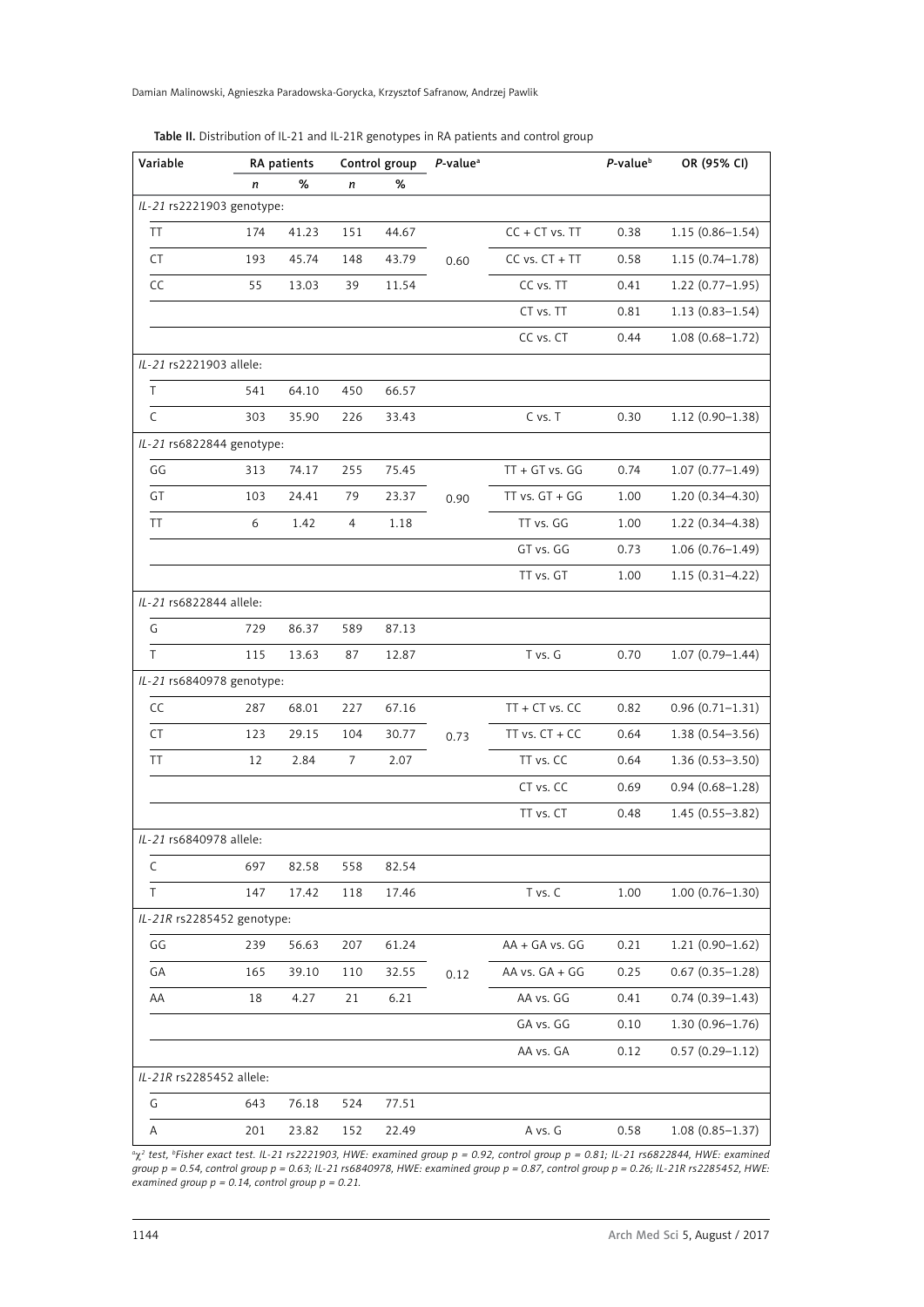| Variable                  | Patients with<br>DAS28 $\leq$ 2.5<br>$N = 173$ |       | Patients with<br>DAS28 > 2.5<br>$N = 249$ |      | $P$ -value <sup><math>a</math></sup> |                    | $P$ -value $b$ | OR (95% CI)         |  |
|---------------------------|------------------------------------------------|-------|-------------------------------------------|------|--------------------------------------|--------------------|----------------|---------------------|--|
|                           |                                                |       |                                           |      |                                      |                    |                |                     |  |
|                           | $\boldsymbol{n}$                               | %     | $\mathsf{n}$                              | %    |                                      |                    |                |                     |  |
| IL-21 rs2221903 genotype: |                                                |       |                                           |      |                                      |                    |                |                     |  |
| TT                        | 82                                             | 47.4  | 92                                        | 36.9 |                                      | $CC + CT$ vs. $TT$ | $0.035*$       | $1.54(1.04 - 2.28)$ |  |
| <b>CT</b>                 | 71                                             | 41.0  | 122                                       | 49.0 | 0.10                                 | $CC$ vs. $CT + TT$ | 0.56           | $0.80(0.44 - 1.44)$ |  |
| CC                        | 20                                             | 11.6  | 35                                        | 14.1 |                                      | CC vs. TT          | 0.21           | $1.56(0.84 - 2.91)$ |  |
|                           |                                                |       |                                           |      |                                      | CT vs. TT          | 0.06           | $0.65(0.43 - 0.99)$ |  |
|                           |                                                |       |                                           |      |                                      | CC vs. CT          | 1.00           | $0.98(0.53 - 1.83)$ |  |
| IL-21 rs2221903 allele:   |                                                |       |                                           |      |                                      |                    |                |                     |  |
| T                         | 235                                            | 67.90 | 306                                       | 61.4 |                                      |                    |                |                     |  |
| $\mathsf{C}$              | 111                                            | 32.10 | 192                                       | 38.6 |                                      | C vs. T            | 0.057          | $1.33(0.99 - 1.77)$ |  |
| IL-21 rs6822844 genotype: |                                                |       |                                           |      |                                      |                    |                |                     |  |
| GG                        | 127                                            | 73.4  | 186                                       | 74.7 |                                      | $TT + GT$ vs. $GG$ | 0.82           | $1.07(0.69 - 1.66)$ |  |
| GT                        | 44                                             | 25.4  | 59                                        | 23.7 | 0.86                                 | $TT$ vs. $GT + GG$ | 1.00           | $0.72(0.13 - 3.96)$ |  |
| <b>TT</b>                 | 2                                              | 1.2   | 4                                         | 1.6  |                                      | TT vs. GG          | 1.00           | $0.73(0.13 - 4.06)$ |  |
|                           |                                                |       |                                           |      |                                      | GT vs. GG          | 0.73           | $1.09(0.70 - 1.71)$ |  |

**Table III.** Comparison between patients with active RA (patients with DAS28 > 2.5) and patients in disease remission (patients with DAS28 ≤ 2.5)

|                            |                |      |     |      |      | TT vs. GT          | 1.00    | $0.67(0.12 - 3.83)$ |
|----------------------------|----------------|------|-----|------|------|--------------------|---------|---------------------|
| IL-21 rs6822844 allele:    |                |      |     |      |      |                    |         |                     |
| G                          | 298            | 86.1 | 431 | 86.5 |      |                    |         |                     |
| T                          | 48             | 13.9 | 67  | 13.5 |      | T vs. G            | 0.92    | $1.04(0.70 - 1.54)$ |
| IL-21 rs6840978 genotype:  |                |      |     |      |      |                    |         |                     |
| CC                         | 114            | 65.9 | 173 | 69.5 |      | $TT + CT$ vs. $CC$ | 0.46    | $1.18(0.78 - 1.78)$ |
| <b>CT</b>                  | 52             | 30.1 | 71  | 28.5 | 0.41 | TT vs. $CT + CC$   | 0.24    | $2.06(0.64 - 6.59)$ |
| <b>TT</b>                  | $\overline{7}$ | 4.0  | 5   | 2.0  |      | TT vs. CC          | 0.24    | $2.12(0.66 - 6.86)$ |
|                            |                |      |     |      |      | CT vs. CC          | 0.66    | $1.11(0.72 - 1.71)$ |
|                            |                |      |     |      |      | TT vs. CT          | 0.36    | $1.91(0.57 - 6.36)$ |
| IL-21 rs6840978 allele:    |                |      |     |      |      |                    |         |                     |
| $\mathsf{C}$               | 280            | 80.9 | 417 | 83.7 |      |                    |         |                     |
| T                          | 66             | 19.1 | 81  | 16.3 |      | T vs. C            | 0.31    | $1.21(0.85 - 1.74)$ |
| IL-21R rs2285452 genotype: |                |      |     |      |      |                    |         |                     |
| GG                         | 88             | 50.9 | 151 | 60.6 |      | AA + GA vs. GG     | 0.06    | $1.49(1.01 - 2.20)$ |
| GA                         | 78             | 45.1 | 87  | 34.9 | 0.11 | AA vs. GA + GG     | 1.00    | $0.91(0.35 - 2.40)$ |
| AA                         | $\overline{7}$ | 4.0  | 11  | 4.5  |      | AA vs. GG          | 1.00    | $1.09(0.41 - 2.92)$ |
|                            |                |      |     |      |      | GA vs. GG          | $0.04*$ | $1.54(1.03 - 2.30)$ |
|                            |                |      |     |      |      | AA vs. GA          | 0.62    | $0.71(0.26 - 1.92)$ |
| IL-21R rs2285452 allele:   |                |      |     |      |      |                    |         |                     |
| G                          | 254            | 73.4 | 389 | 78.1 |      |                    |         |                     |
| A                          | 92             | 26.6 | 109 | 21.9 |      | A vs. G            | 0.12    | $1.29(0.94 - 1.78)$ |
| $0.2$ task brightness      | $\frac{1}{2}$  |      |     |      |      |                    |         |                     |

*a* χ*<sup>2</sup> test, b Fisher's exact test, \*p < 0.05.*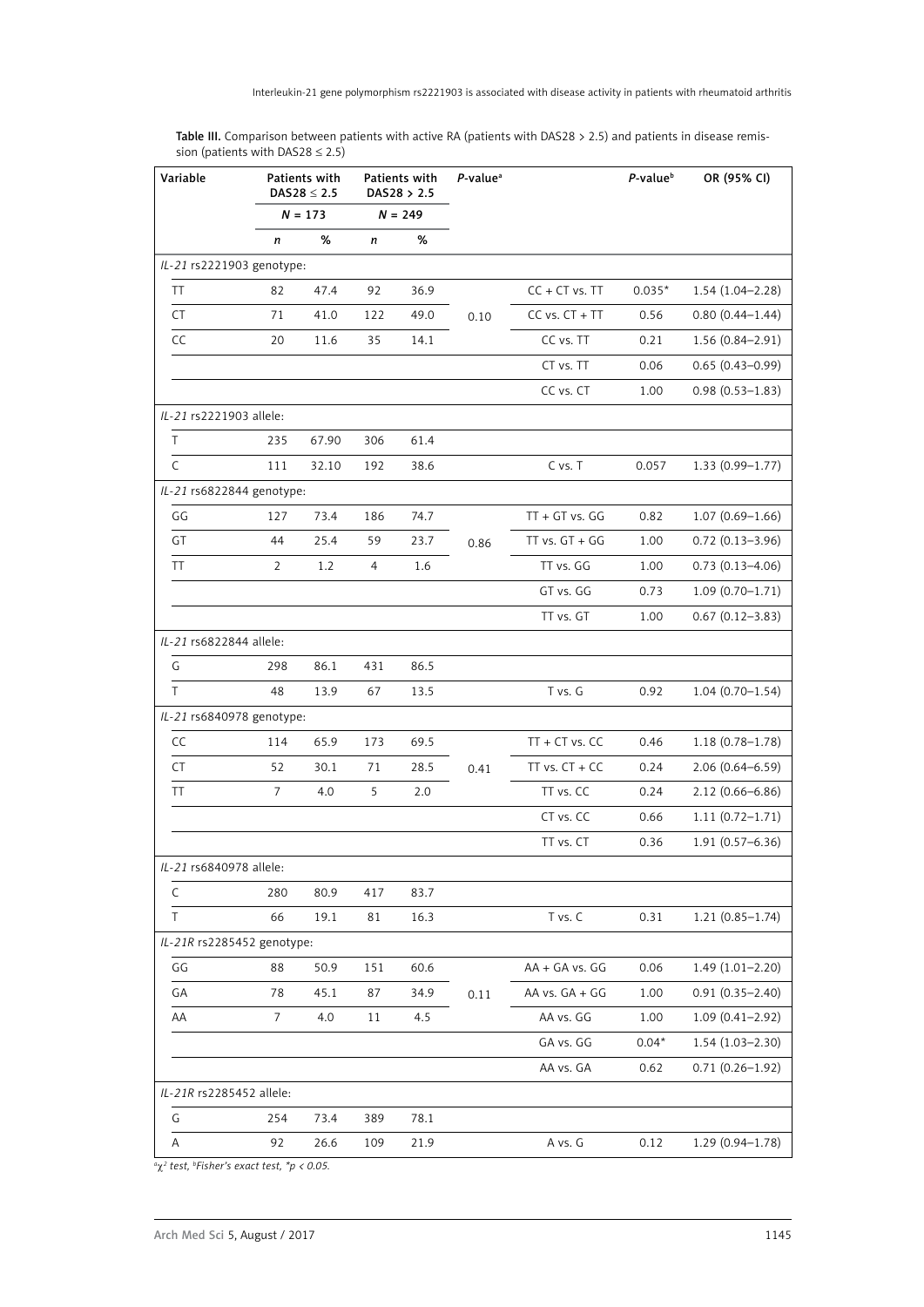Damian Malinowski, Agnieszka Paradowska-Gorycka, Krzysztof Safranow, Andrzej Pawlik

| Genotype          | $\boldsymbol{N}$ | Age at onset [years] |                         | Rheumatoid<br>factor positive |                   |       | <b>Erosive RA</b>       | Extra-articular<br>manifestations |                         |
|-------------------|------------------|----------------------|-------------------------|-------------------------------|-------------------|-------|-------------------------|-----------------------------------|-------------------------|
|                   |                  | $Mean \pm SD$        | $P$ -value <sup>a</sup> | %                             | $P$ -value $\Phi$ | %     | $P$ -value <sup>b</sup> | %                                 | $P$ -value <sup>b</sup> |
| IL-21 rs2221903:  |                  |                      |                         |                               |                   |       |                         |                                   |                         |
| <b>TT</b>         | 174              | 47.04 ±13.57         |                         | 75.45                         |                   | 81.50 |                         | 18.97                             | 0.68                    |
| <b>CT</b>         | 193              | 47.49 ±13.21         | 0.86                    | 74.60                         | 0.89              | 78.24 | 0.61                    | 15.54                             |                         |
| <b>CC</b>         | 55               | 48.22 ±12.28         |                         | 77.78                         |                   | 83.33 |                         | 16.36                             |                         |
| IL-21 rs6822844:  |                  |                      |                         |                               |                   |       |                         |                                   |                         |
| GG                | 313              | 47.54 ±13.36         |                         | 75.66                         |                   | 79.42 |                         | 17.89                             | 0.34                    |
| GT                | 103              | 46.46 ±12.84         | 0.16                    | 74.00                         | 0.85              | 82.52 | 0.78                    | 13.59                             |                         |
| <b>TT</b>         | 6                | 56.17 ±9.77          |                         | 83.33                         |                   | 83.33 |                         | 33.33                             |                         |
| IL-21 rs6840978:  |                  |                      |                         |                               |                   |       |                         |                                   |                         |
| CC.               | 287              | $47.43 + 13.39$      |                         | 75.54                         |                   | 79.30 |                         | 16.38                             | 0.85                    |
| <b>CT</b>         | 123              | $46.71 \pm 12.55$    | 0.20                    | 74.38                         | 0.86              | 82.93 | 0.63                    | 18.70                             |                         |
| <b>TT</b>         | 12               | $53.75 \pm 15.12$    |                         | 81.82                         |                   | 75.00 |                         | 16.67                             |                         |
| IL-21R rs2285452: |                  |                      |                         |                               |                   |       |                         |                                   |                         |
| GG                | 239              | 47.18 ±12.56         |                         | 77.49                         |                   | 80.17 |                         | 17.15                             | 0.79                    |
| GA                | 165              | 47.58 ±14.30         | 0.88                    | 71.60                         | 0.33              | 78.79 | 0.29                    | 17.58                             |                         |
| AA                | 18               | 48.67 ±11.81         |                         | 82.35                         |                   | 94.44 |                         | 11.11                             |                         |

Table IV. Analysis of clinical parameters in relation to IL-21 and IL-21R genotypes

*a Kruskal-Wallis test, b* χ*<sup>2</sup> test.*

rameters of RA. There were no significant associations between the studied genotypes and age of disease diagnosis, rheumatoid factor, extra-articular manifestations and joint erosions (Table IV).

## Discussion

In this study we examined the genetic polymorphisms in genes coding IL-21 and IL-21R in patients with RA. Our results showed no significant differences in the distribution of the studied genotypes between RA patients and controls, suggesting that IL-21 SNPs are not the genetic loci predisposing to RA development. We also compared the distribution of studied genotypes between patients with disease remission (DAS28  $\leq$  2.5) and patients with the active form of disease (DAS28 > 2.5). Our results indicated an increased frequency of rs2221903 CT and CC genotypes in patients with the active form of RA. Previous studies have revealed that IL-21 is a cytokine which plays a significant role in the pathogenesis of RA.

Li *et al.* have shown that IL-21 induces T-cell activation and proinflammatory cytokine secretion in RA. These authors also reported that IL-21R was overexpressed in the inflamed synovial membranes and in peripheral blood or synovial fluid leukocytes of RA patients [18]. In another study, Xing *et al*. found that IL-21 can promote the proliferation of synovial tissue and proinflammatory

cytokine production in RA patients [19]. Numerous other studies have revealed the important role of IL-21 in RA activity. Rasmussen *et al.*, Sglunda *et al.* and Liu *et al.* observed that IL-21 serum concentrations were significantly higher in RA patients than in healthy controls and correlated with DAS28 values [8, 20, 21].

IL-21 supported B cell activation, proliferation and antibody secretion via the IL-21R pathway. Kwok *et al.* reported that IL-21 was up-regulated in the synovium, synovial fluid, and serum of patients with RA and in the synovium and serum of mice with collagen-induced arthritis (CIA), an animal model of RA [22]. IL-21 induced RANKL expression in mixed joint cells and CD4+ T cells from mice with CIA and in CD4+ T cells and fibroblast-like synoviocytes from patients with RA. Moreover, IL-21 enhanced in vitro osteoclastogenesis without the presence of RANKL-producing cells and by inducing RANKL expression in CD4+ T cells and fibroblast-like synoviocytes. Sakuraba *et al.* found that IL-21 receptor knockout mice were resistant to the development of CIA, and IL-21 receptor expression on B cells, but not on T cells, was essential for the development of CIA [23].

Maiti *et al.* evaluated associations between rs6822844 and celiac disease, rheumatoid arthritis, type 1 diabetes mellitus, primary Sjögren's syndrome, and systemic lupus erythematosus.